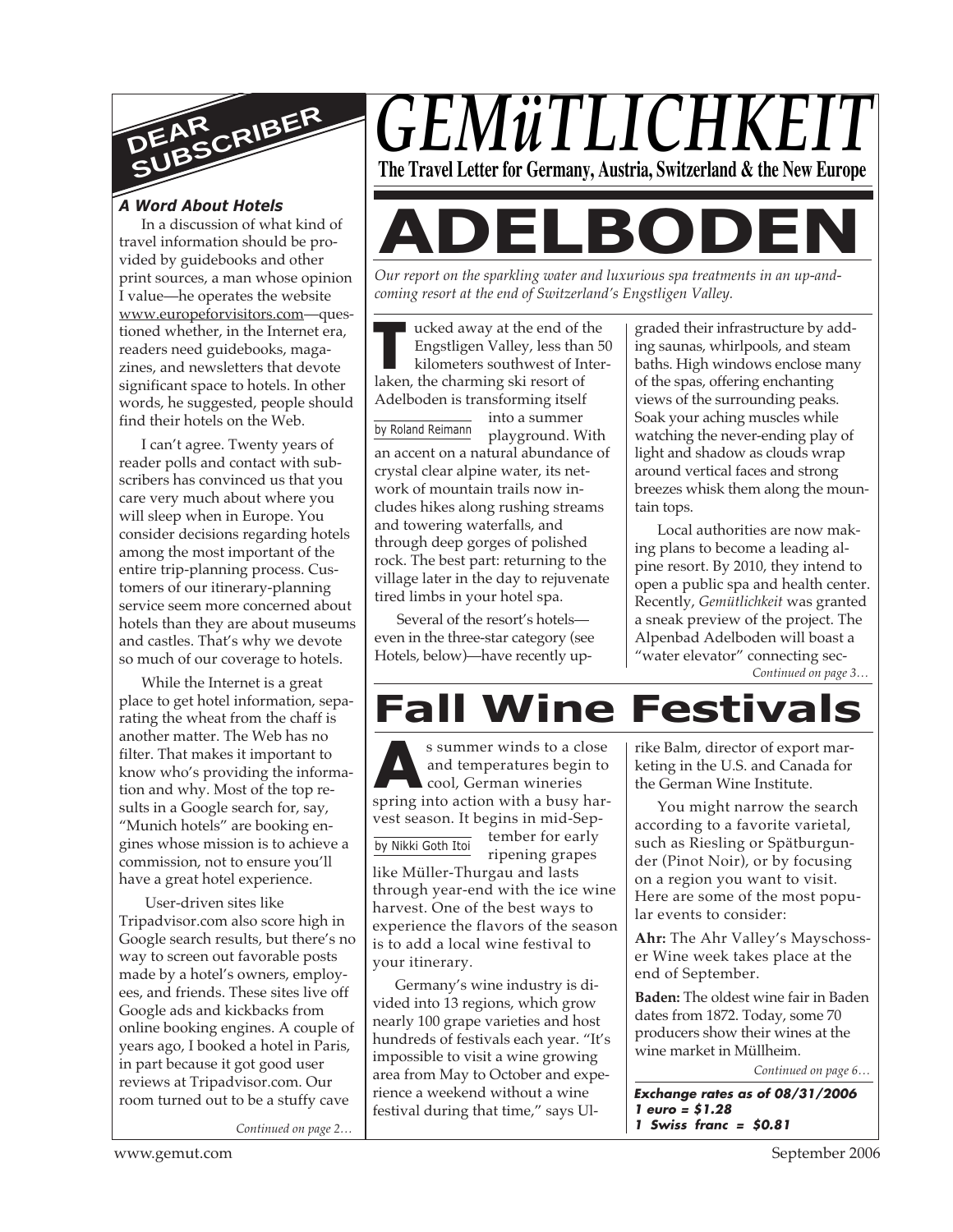### *DEAR SUBSCRIBER Continued from page 1*

with barely enough room for its lumpy double bed.

I'll grant you that individual hotel websites with plenty of photos are a boon to mankind, but pretty pictures tell only part of the story. For example, those online beauty shots don't focus on worn furniture, stained carpets, or crumbling tile grout, and totally fail to address one vitally important but seldom discussed element of hotel room habitability: smell.

Last month, we vacationed on the Oregon coast with another couple. Not sure how far we'd get on our first day, we didn't start thinking about a place to stay until about 4pm. The hotel we chose sight-unseen looked good in a magazine ad, had a positive guidebook write-up, was right on the ocean, and offered water views from every cabin. But our selection "process" turned out to be a losing roll of the dice. Threadbare rooms not refurbished since Eisenhower, we could live with. Impossible to ignore, however, was the odor exhaled by ancient carpeting, cloth-covered furniture, and window coverings that harbored a decades-old stew of spills, sweat, and cookery smells. (For same-day hotels while on the road in Europe, we rely on Michelin's Red Guide series. Unfortunately, there is no comparable source for the Oregon coast.)

If you're booking European hotels prior to a trip, however, there are reliable tools, including the Internet, which, if used properly, will greatly reduce your chance of winding up in a crummy, smelly, overheated hotel room.

**•** *Gemütlichkeit* **& www.gemut.com:** Though we are unable to stay in all the properties we report on, unlike a lot of guidebooks, we personally inspect everything we rate. In the last 20 years, I've toured nearly 1,000 hotels, including multiple guestrooms in each plus breakfast rooms, conference rooms, fitness facilities, kitchens, wine cellars, etc. Though I try to reserve judgment until I've seen everything, I have a good idea of whether or not I like a hotel in the first 30 seconds I'm under its roof. All the senses except taste immediately collaborate to register a firstimpression that seldom changes.

Once in a while a hotel that gives me a good feel upon entry will disappoint on closer inspection, but it almost never happens the other way around. The final evaluation and rating, however, is given only after careful consideration. My wife, Liz, who has toured 99 percent of the hotels with me, sees things I don't. After we've gone through several properties at a destination, we'll compare notes and make final the ratings decisions. We have two inviolable prerequisites: All hotels have to be clean and smell good. Things

like frayed rugs, worn furniture, cheap bed linens, and flimsy towels—though certainly not positives aren't necessarily disqualifiers, but dirty hotels or ones with unpleasant odors don't make the cut.

We're attracted by bright, airy rooms with plenty of "volume:" high ceilings, hardwood floors with area rugs, and large windows that can be opened. Stuffy, overheated rooms are a major turnoff, as is poor lighting for the bedtime reader. When it comes to bathrooms, bigger is better, good lighting is vital, and it's nice if there's an openable window. We prefer hard shower enclosures to curtains, and there has to be enough counter space for toiletries. Good quality Kleenex-style tissues are almost essential. A separate room for the toilet is much appreciated. In addition to bathroom mirrors, there needs to be a mirror — preferably full length — somewhere in the bed-

*Continued on page 7…*

### **Using Gemütlichkeit**

• Hotel prices listed are for one night. Discounts are often available for longer stays.

• All hotel prices include breakfast unless otherwise noted.

• Local European telephone area codes carry the "0" required for in-country dialing. To phone establishments from outside the country, such as from the USA, do not dial the first "0".

### **Logging on to Our Website**

Back issues in PDF format from January 1993, except for the most recent 10, are available free to subscribers only at www.gemut.com (click on "Members"). To access the issues, enter the user name and password published in this space each month. The new codes are:

User Name: **pisc** Password: **8368**

| <i><b>GEMüTLICHKEIT</b></i><br>Vol. 20, No. 8                                                                                                                                                                                                                                                                                                                                                                                                                                                                                                                                                                                                           | <b>HOTEL RESTAURANT RATING KEY</b>                                                                                                                                                           |                                                                                                                                                  |                                                                                                                                                                                  |                                                                                                               |
|---------------------------------------------------------------------------------------------------------------------------------------------------------------------------------------------------------------------------------------------------------------------------------------------------------------------------------------------------------------------------------------------------------------------------------------------------------------------------------------------------------------------------------------------------------------------------------------------------------------------------------------------------------|----------------------------------------------------------------------------------------------------------------------------------------------------------------------------------------------|--------------------------------------------------------------------------------------------------------------------------------------------------|----------------------------------------------------------------------------------------------------------------------------------------------------------------------------------|---------------------------------------------------------------------------------------------------------------|
| September 2006<br>The Travel Letter for Germany, Austria, Switzerland & the New Europe<br><b>Robert H. &amp; Elizabeth S. Bestor</b><br><b>Publishers:</b><br>Nikki Goth Itoi<br><b>Executive Editor:</b><br><b>Senior Writer:</b><br>Jim Johnson<br><b>Tom Bross, Roland Reimann</b><br><b>Contributors:</b><br><b>Consulting Editor:</b><br><b>Thomas P. Bestor</b><br><b>Online Services:</b><br><b>Kurt Steffans</b><br><b>Subscriber Travel Services:</b><br><b>Andy Bestor, Laura Riedel</b><br>Gemütlichkeit (ISSN 10431756) is published 10 times each year by UpCountry<br>Publishing, 288 Ridge Road, Ashland OR 97520. TOLL FREE: 1-800/521- | <b>Rating Scale</b><br>Excellent<br>Above Average<br>Average<br>Adequate<br>Unacceptable<br><b>Hotel Rating Criteria</b><br>People/Service<br>Location/Setting<br>Guestrooms<br>Public rooms | <b>Scale</b><br>$-20$<br>16<br>12<br>-15<br>$\blacksquare$<br>8<br>-11<br>$\sim$<br>4 -<br>$\overline{7}$<br>- 3<br>0<br>30%<br>15%<br>30%<br>5% | <b>Restaurant Criteria</b><br>Food<br>Service<br>Atmosphere<br><b>Value Rating</b><br><b>Outstanding Value</b><br>Very Good Value<br>Average Value<br><b>Below Average Value</b> | 65%<br>20%<br>15%<br><b>Scale</b><br>17 - 20<br>- 16<br>12<br>11<br>9<br>$\overline{\phantom{a}}$<br>5<br>- 8 |
| 6722 or 541/488-8462, fax: 541/488-8468, e-mail travel@gemut.com. Web<br>site: www.gemut.com. Subscriptions are \$67 per year for 10 issues. While<br>every effort is made to provide correct information, the publishers can make<br>no guarantees regarding accuracy.<br><b>POSTMASTER: SEND ADDRESS CHANGES TO:</b><br>Gemütlichkeit, 288 Ridge Road., Ashland OR 97520                                                                                                                                                                                                                                                                              | Facilities/Restaurant                                                                                                                                                                        | 20%<br>Special @Designation                                                                                                                      | A Rip-Off<br>By virtue of location, decor, charm, warmth of management, or<br>combination thereof, an especially pleasant establishment.                                         | $\overline{4}$<br>0<br>$\overline{\phantom{a}}$                                                               |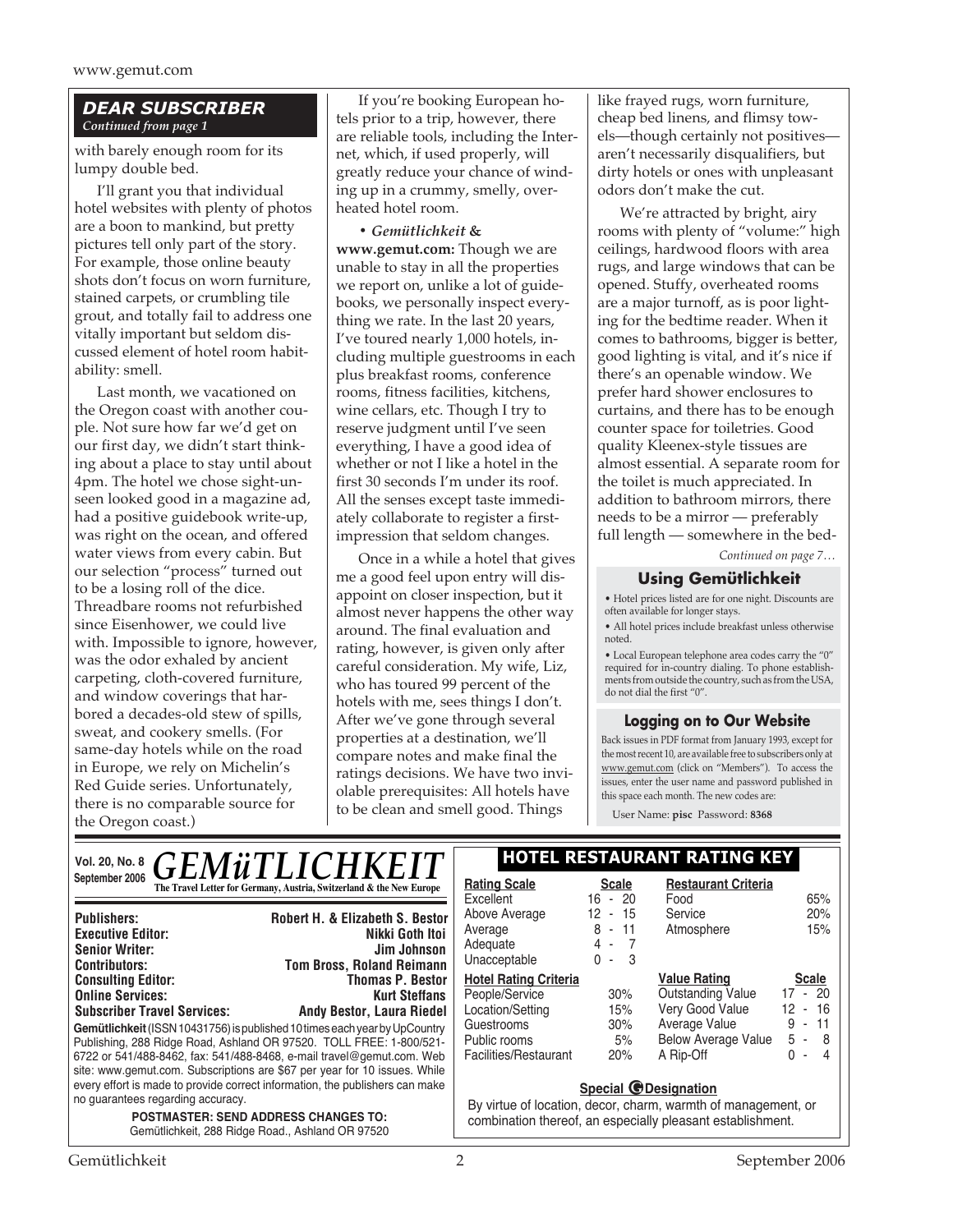### *ADELBODEN Continued from page 1*

tions that include a "thunderstorm pool" and a "water bar." A new four-star hotel will be part of the CHF 44 million structure. It is surprising that it took the town so long to tap into the idea, since it has long sold its own mineral water. Except for tourism, the bottling plant is Adelboden's biggest employer.

The town will redesign its central square as part of a plan to increase the village's appeal—provided the spa project gets final approval sometime next year. Whether the main street will become a pedestrian-only zone remains to be seen. It seems a shame if that does not to occur, as only traffic keeps the center from being one of the most attractive of its kind in the Swiss Alps. To achieve this seemingly simple goal, however, a bypass road will have to be built to connect the hotels and shops at the southern end of town with the rest of the village.

Overall, Adelboden retains its authenticity. The architecture is pure alpine: wooden chalets, whether built a century or three centuries ago, still dominate the low, gabled skyline; a few of them are hotels. The town center's small, ancient church is picture postcard perfect. Enter through a low arch, pausing to note the plaque bolted to the wall. The arch was donated by interned American airmen and escaped British Commonwealth prisoners of war. According to the plaque, they "spent many pleasant months in Adelboden" between 1943 and 1945.

For whatever reason, after the war, praise for this alpine gem never reached the ears of American travelers. The resort has been the domain of Swiss, Germans, Dutch, and some English tourists. Most are independent travelers, as few tour groups find the village.

### *Excursions*

**Engstligen Falls:** The Engstligen Falls lives up to its three-star ("worth a special journey") Miche-

### **Adelboden Basics**

**Population**: 3,600

**Elevation**: 1,350m (4,400 ft.)

**Tourist Information**: Adelboden Tourist Office: tel. +41/33/673 80 80, fax 673 80 92, info@adelboden.ch, www.adelboden.ch

**Nearest Airport**: Zürich

### **Driving distances**:

| Berlin     | $1026 \mathrm{km}/641 \mathrm{miles}$ |
|------------|---------------------------------------|
| Geneva     | $226$ km $/141$ miles                 |
| Frankfurt  | 490 km / 306 miles                    |
| Interlaken | $47 \text{ km} / 29 \text{ miles}$    |
| Milan      | 342 km/214 miles                      |
| Munich     | 482 km / 301 miles                    |
| Paris      | $656$ km $/410$ miles                 |
| Salzburg   | $601 \text{ km} / 376 \text{ miles}$  |
| Vienna     | 893 km/558 miles                      |
| Zürich     | $174 \text{ km} / 109 \text{ miles}$  |
|            |                                       |

**Rail Travel:** Trains depart from the Zürich Aiprot at 39 or 43 minutes past the hour, and the trip takes approximately 2hrs 45mins. Some require a chang in Bern; others go directly to Frutigen, where all passengers for Adelboden must transfer to a bus for the final leg of the journey. The fastest trains from Geneva airport depart one minute past the hour. Those choosing this route must change in Bern. Geneva Airport to Adelboden takes around 3hrs 25mins.

**Events:** Herdsmen's Audit: In early June each year, cattle owners gather in the village center to wheel and deal over the rights to summer grazing pastures on the mountain slopes. This is accompanied by a traditional farmers' market and followed a few weeks later by the annual driving of the herds up the steep mountain trail that runs beside the Engstligen Falls.

**Classical Concerts:** There are chamber music performances every summer in the main church and a variety of open-air concerts in the village center.

lin rating. You can admire this 600 meter-high (1,800 ft.) cascade from almost any point in the village or anywhere in this part of the valley, but it is also worthwhile to experience it up close. As in many parts of the Alps, there are trails where one least expects them. Alpine farmers and ancient traders cut a mule path into the side of the near vertical cliff that runs parallel to the waterfall. It is maintained today for the summer herding of cattle from the valley floor to the high alpine pastures on the plateau above. Hikers can make the arduous but rewarding journey from the bottom up, or purchase a

ticket for the short gondola ride to the top (CHF 20 roundtrip or CHF 14.50 one way, half-price with the Swiss Pass), and then walk down. Food and beverages are available at the two upper restaurants, where a number of more strenuous highalpine trails begin. The walk up takes around 1.5 hours. Expect a little less time for the descent, but be warned, the steepness of the path takes its toll on knees.

### *Choleren Gorge*

The hike through this gorge is another one of Adelboden's newly marked water trails. Take the local bus in the direction of Ausserschwand to the end of the line, and follow the signs for the 15- to 20 minute walk to the entrance of the gorge. Tourism authorities have just completed the installation of a series of metal walkways through the 100 meter-long, deep-cut ravine. A little farther down stream is the Pochtenkessel, a swirling caldron where two rushing mountain rivers meet.

### *Other hikes*

Needless to say, mountain hiking opportunities abound, including a number of interpretive theme trails. The paths are well marked. Ask at the tourist office or your hotel for a route that suits your interests and level of fitness.

It is often advisable to take a bus or cable car to the trailhead, and if you are planning to do a number of walks, you may consider purchasing a hiking pass at the tourist office or cable car station. It is valid on all lifts and local buses and costs, for example, CHF 33 for one day (CHF 25 with Swiss Pass) or CHF 79 for three days (CHF 59 with Swiss Pass).

# **Adelboden Hotels**

There are a large variety of accommodations throughout the valley and higher up on the slopes, but is the village center. Adelboden may not be as lively as some of the bigger alpine resorts, but almost always something is going on. A central headquarters also means you can choose from a good selection of restaurants and cafes, all of which are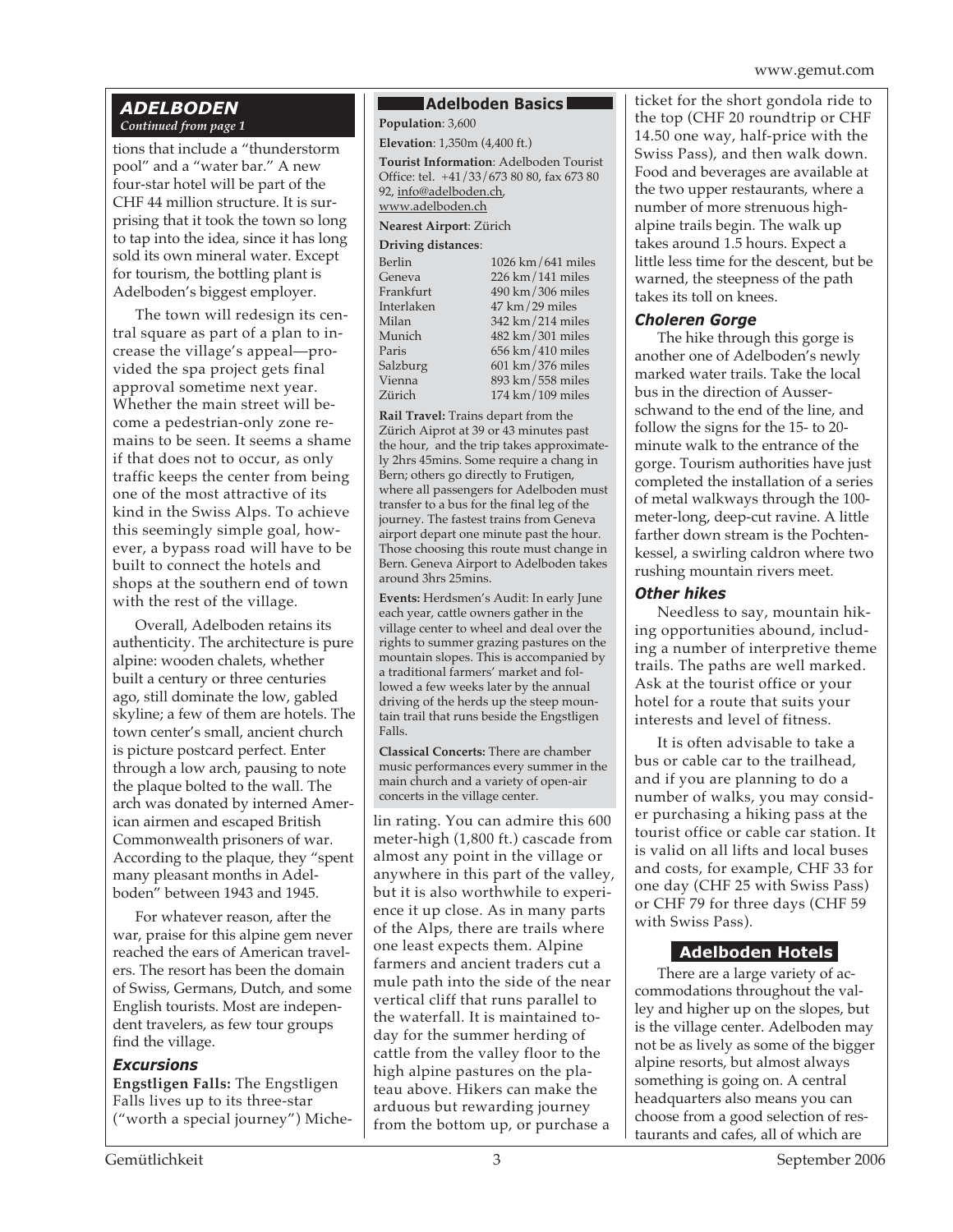within a five- or ten-minute walk from your hotel.

### Sporthotel Adler

Located smack dab in the center of town, this overgrown chalet wins accolades for getting most things right, from the friendly reception to the cozy, comfortable rooms and generous breakfasts. Guestrooms, most of which are carpeted, have been refurbished over the past decade and have good-sized balconies. North-facing rooms afford views of the valley below and mountains above, and are furnished with sofas and tables. The rooms opposite look out over the attractive village rooftops and main street.

Guests can help themselves to tea, broth, pie, and fruit available free of charge in the bright, inviting lounge. Director Lothar Loretan organizes special events, such as guided walks on Tuesdays or excursions to a mountain farm on Thursday mornings where guests are treated to a traditional alpine breakfast. These extras are included in the room price.

The hotel is equipped with a recreational area complete with a billiard table, table tennis, and darts. But the main attraction is the newly upgraded spa and pool. Whether you are splashing in the pool or treating yourself to a massage, the spectacular views through floor-to-ceiling windows are balm for the soul. Non-hotel guests pay CHF 12 for access to the pool and spa.

**Daily Rates**: Singles CHF 105-135, doubles CHF 170-230 **Contact**: Dorfstr. 19, CH-3715, tel. +41/33/673 41 41, fax 673 42 39, info@adleradelboden.ch, www.adleradelboden.ch **Rating**: QUALITY 15/20, VALUE 17/20

### Hotel Waldhaus–Huldi

The American ski team stays here when the World Cup circuit makes its stop in Adelboden.

Four generations of the Gygax family have run the hotel complex since it was founded in 1914. Located at the southwest end of the village, the hotel consists of two very different buildings connected by an underground passage. Rooms in the Waldhaus are rather nondescript, but those in the Huldi are warmer, with most of the furnishings made from local stone pine. Some of the bathrooms tend to be a bit small.

Waldhaus-Huldi gives the impression of a dog-eared but clean establishment. Exceptional views, particularly of the Engstligen Falls and Wildstrubel peak, do a lot to make up for any shortcomings. The same can be said of the wonderfully large and sumptuous garden dining terrace—a green oasis hidden from the street.

In keeping with trends, the Gygax family has invested its money in a new spa, which opened last year. Though not as large as the Adler's, it still has a sauna, steam bath, and a pleasant sitting area with reclining chairs behind a large window that offers unsurpassed mountain views.

**Daily Rates**: Singles CHF 79-177, doubles CHF 158-354 **Contact**: Dorfstr. 77, CH-3715, tel. +41/33/673 15 31, fax 673 28 43, info@waldhaushuldi.ch, www.waldhaushuldi.ch **Rating**: QUALITY 12/20, VALUE 14/20

### Parkhotel Bellevue & Spa

If the Sporthotel Adler is a three-star establishment with fourstar service and amenities, then we can easily add a star to what is without a doubt Adelboden's best hotel. The Richard family has operated the Bellevue since 1926 (built in 1901), all the while keeping up with the evolving demands of its clientele.

The family completed a bold renovation in June this year, adding an urban-chic lounge and dining room, and refitting 12 of the hotel's 53 guestrooms in an ultramodern, minimalist style. Realizing, however, that many guests still want more traditional accommodations in the classic "grand hotel" mold, several rooms and suites with elegant cherry-wood furnishings have been left untouched, as has the Fidelio dining room. Guests who seek simple alpine living, yet don't wish to forgo luxury, can stay in the Shepherd's Room, which is all wood, from walls to gabled ceiling, and, for an extra touch of authenticity, includes a ceramic tiled stove.

The spa takes advantage of the hotel's superior location above the village center. Housed in an annex completed in 2001 and surrounded by lush gardens, it allows bathers to soak up stunning views from the indoor/outdoor saltwater pool, which is fed by the resort's mineral water springs. There is also a bio-sauna, Roman thermal baths, solarium, and seemingly every other 21st century *de rigueur* treatment or therapy.

Non-hotel guests pay CHF 20 for entrance to the saltwater pool (10am-3pm) and are granted admission on Friday evenings (6pm-9pm) to the indoor pool, saltwater pool, sauna, and Roman thermals for CHF 35.

**Daily Rates**: Singles CHF 180-285, doubles CHF 360-570 **Contact**: CH-3715, tel. +41/33/673 80 00, fax 673 80 01, info@parkhotelbellevue.ch, www.parkhotelbellevue.ch **Rating**: QUALITY 18/20, VALUE 14/20

# Hotel Bären

Nothing remains of the original 16<sup>th</sup> century building where the Hotel Bären stands today. The current structure was built in 1934, and the hotel retains its pretty façade from this period. The interior was last upgraded in 1991. The 14 rooms are pine-panelled and comfortable, but bathrooms will soon need renovation if the Bären is to maintain its standards. Furniture in the Grandmother's Parlor is painted to look quaint and rustic, but the room's best feature is its big corner balcony. Located directly on the main road, rooms are less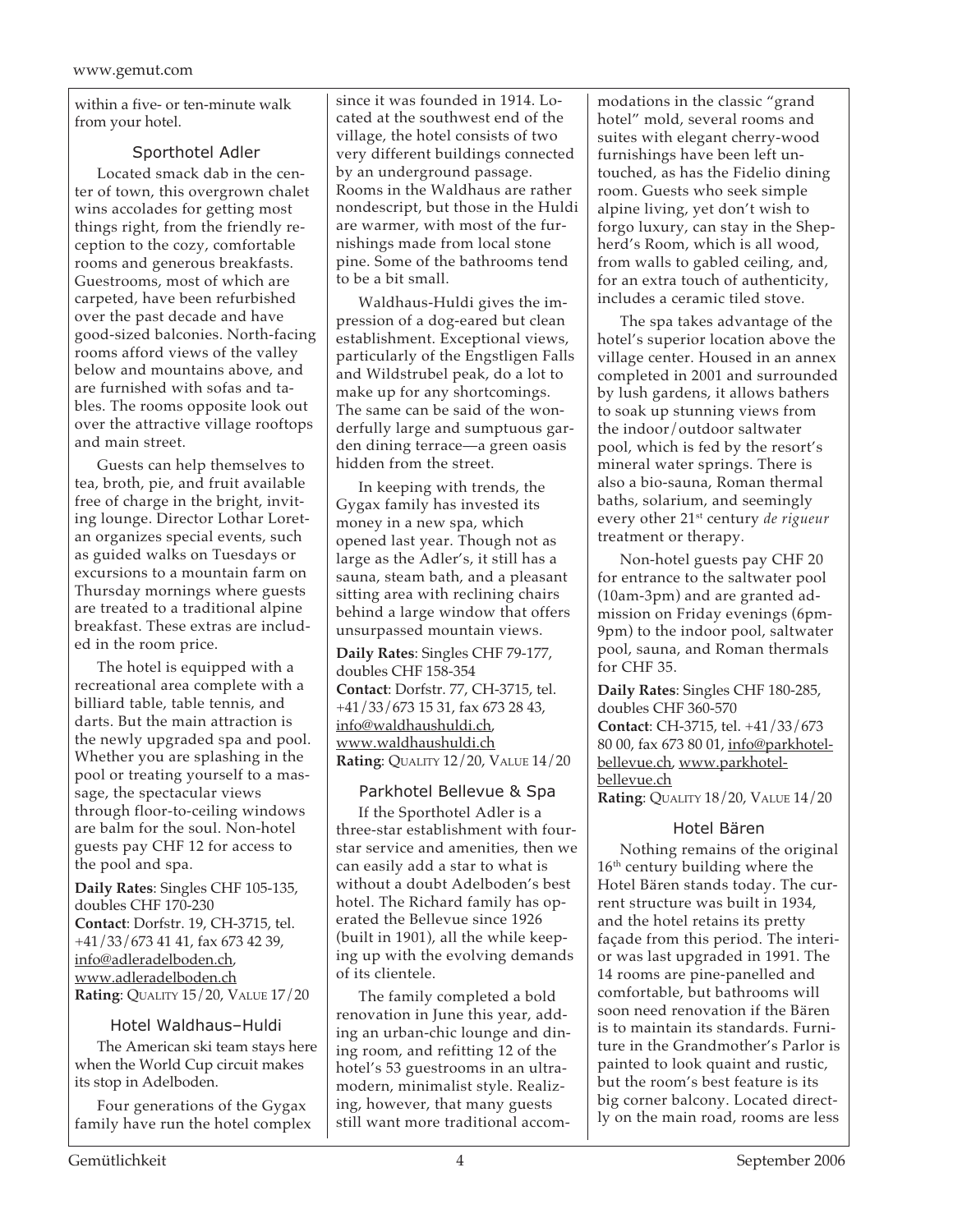soundproof than those of the Sporthotel Adler across the street.

The hotel has a small but popular dining terrace on the central square, a prime people-watching location. Wine aficionados should try the hotel's Gewürztraminer, made from the grapes from its own Rhône Valley vineyard.

**Daily Rates**: Singles CHF 75-85, doubles CHF 140-200 **Contact**: Dorfstr. 22, CH-3715,, tel. +41/33/673 21 51, fax 673 21 90, hotel@baeren-adelboden.ch, www.baeren-adelboden.ch **Rating**: QUALITY 10/20, VALUE 11/20

### Hotel Bristol

One feels at home and welcome upon entering the Bristol's exquisitely furnished lobby. Hidden away behind the church, the Bristol is a better though pricier alternative to the Bären, enjoys a quieter location than the Adler, and is more centrally located than the Waldhaus-Huldi.

Tastefully appointed guestrooms are fair-sized and bright with wall-to-wall carpeting. For a room with a view, ask to be on the upper floor. A small spa area (sauna, shower, steam bath) is in a separate building accessed via a covered staircase.

Many of the hotel's one- or two-week packages, which include half-board and other extras, are cheaper than the normal room price for seven nights, but this requires dining in the Bristol's restaurant, not one of Adelboden's most popular, due to mainly to its location off the main drag.

**Daily Rates**: Singles CHF 85-135, doubles CHF 160-320 (week packages from CHF 735) **Contact**: Family Johner, tel. +41/33/ 673 14 81, fax 673 16 50, bristol@bluewin.ch, www.bristoladelboden.ch **Rating**: QUALITY 12/20, VALUE 12/20

Bernerhof Frankly, the Bernerhof doesn't seem like an alpine resort hotel. Although it is difficult to find anything unpleasant about the place, it lacks the small touches and that all-important holiday ambience.

Rooms are fairly spacious, and those on the third floor have been recently renovated. None have balconies. The older rooms with high ceilings have a hint of grandeur but are somewhat musty. If properly restored, they would ooze with Old World charm. The Bernerhof has a two-person sauna and a spacious lounge for guests only.

**Daily Rates**: Singles CHF 63-66, doubles CHF 126-132 **Contact**: Dorfstr. 6, CH-3715, tel. +41/33/673 14 31, fax 673 41 10, info@bernerhof-adelboden.ch, www.bernerhof-adelboden.ch **Rating**: QUALITY 9/20, VALUE 11/20

# **Adelboden Restaurants**

### Parkhotel Bellevue & Spa

At least once during an Adelboden stay, it is well worth spoiling yourself in the Bellevue's spa, and afterwards reserving a table for two in one of the hotel's dining rooms —even if you are not a hotel guest.

The Fidelio is the classic, more formal of the two dining rooms, while the Belle Vue is the slick, modern section. If you forego the trendy bistros of Zürich or Basel, you can make up for it by booking a table in here, where the accent is on green and brown textiles and clean lines. You can also dine on the patio, but at 1,300 meters above sea level, summer evenings in Adelboden can be quite chilly.

We chose a table in front of the floor-to-ceiling windows in the Belle Vue, and the alpine panorama was a feast for the eyes.

A flight of delicious appetizers—tomato mousse, goat-cheese melt, and thin strips of tangy dried tomato—warmed up the taste buds and got things off to a colorful start. From there we moved to main courses of filet of veal in a

truffle sauce and sea bass on a succulent bed of marinated peppers and topped with a bouillabaissestyle sauce. The chef is renowned for seafood, especially his whitefish and perch creations.

For weight-watchers, there is a calorie-reduced *Minceur* menu.

Four-course dinners are CHF 58, or CHF 10 less without a starter.

**Contact**: Family Richard, tel. +41/ 33/673 80 00, fax 673 80 01, info@parkhotel-bellevue.ch, www.parkhotel-bellevue.ch **Rating**: QUALITY 18/20, VALUE 12/20

# Sporthotel Adler Restaurant

A step down in price from the Bellevue, the Adler's restaurant is a popular Adelboden gathering spot. We lunched on its pleasant patio, close enough to the main street to draw a lot of walk-in traffic, but sufficiently secluded to avoid being disturbed by passing cars.

We began by sharing a large,

# **Key Websites for the Traveler**

**• www.gemut.com** Gateway site for travelers to Germanic Europe, including car rental, rail passes, hotel bookings, traveler feedback, travel tips, and past issues (free access to back issues for subscribers; see log-on info on page 2).

**• www.viamichelin.com** The Michelin database of hotels and restaurants, plus great interactive trip planning tools

**• www.travelessentials.com** Guidebooks, maps, travel accessories, luggage, all at 10 percent off for subscribers. Use discount code gemut2006.

**• www.webflyer.com** Informative frequent-flyer forums make this a must for air travelers

**• bahn.hafas.de/bin/query.exe/en** German rail website, with train schedules throughout Europe, as well as Germany

**• www.sbb.ch/index\_e.htm** Swiss and European rail schedules

**• www.ski-europe.com** Top Web resource for skiers with much data on Alpine resorts

**• www.myswitzerland.com** Website of Switzerland's national tourist authority

**• www.germany-tourism.de** Germany's national tourist authority

**• www.austria.info/us** Austria's national tourist authority

**• www.historicgermany.com** Website for an alliance of historic German cities

**• www.thetravelinsider.info** Info on electronic devices used by travelers — cell phones, computers, etc.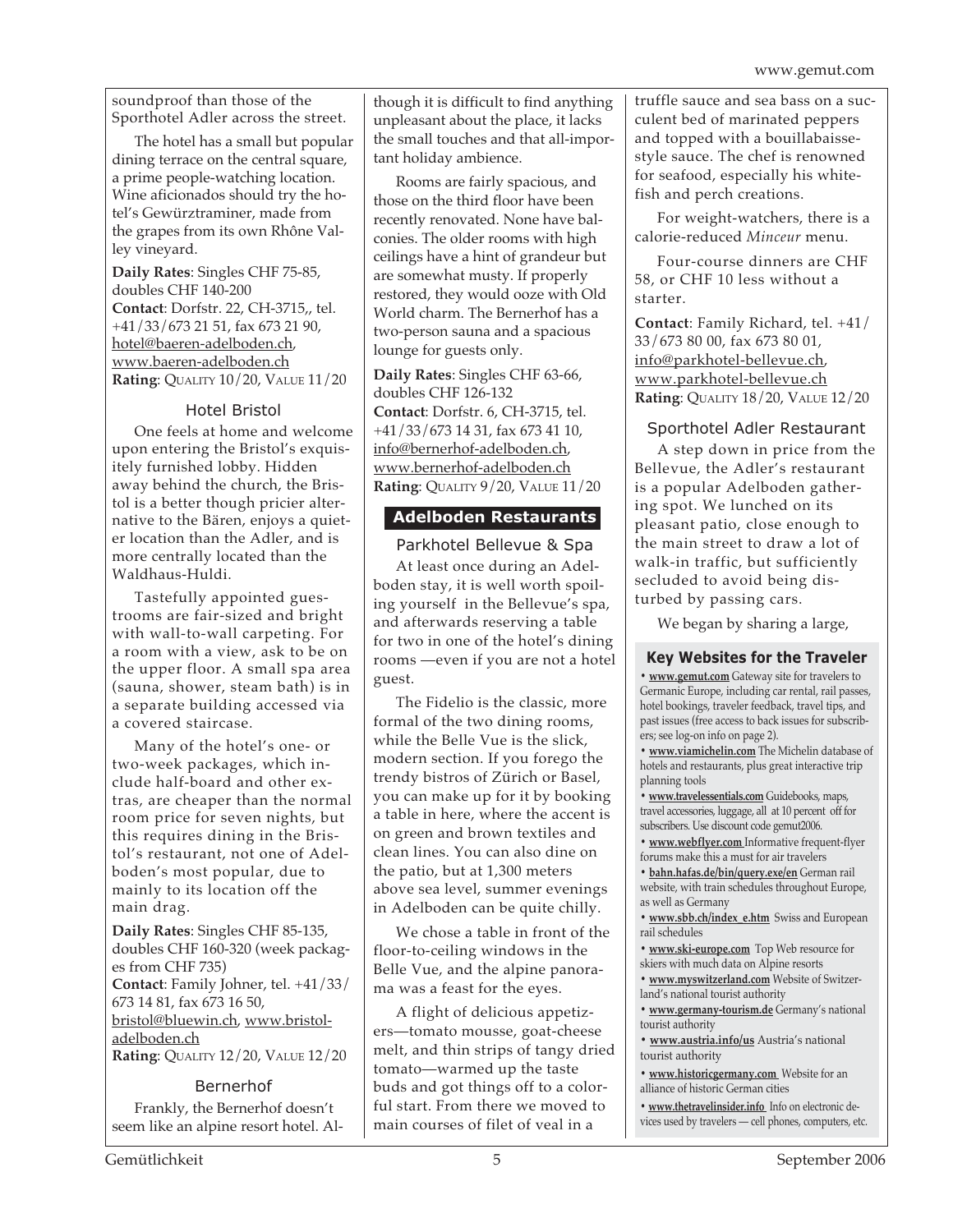### www.gemut.com

fresh salad (CHF 9.50) of lamb's<br>lettuce corp mushrooms and black **Readers' Forum** lettuce, corn, mushrooms, and black and green olives, all sprinkled with pine nuts in an olive oil and balsamic vinegar dressing. A patio favorite is the cook-it-yourself "hot stone." The choice is filet of horse meat (CHF 36), beef or veal (CHF 42), and we picked the latter. Dipping the chunks of veal into the warm tartar and basil sauces was enjoyable, but like fondue (also on the Adler menu), this kind of meal once during a Swiss visit is enough.

**Contact**: Family Loretan, tel. +41/ 33/673 41 41, fax 673 42 39, info@adleradelboden.ch, www.adleradelboden.ch **Rating**: QUALITY 15/20, VALUE 13/20

### Café Haueter

The best option for a quick lunch is this café just beyond the tourist office. Don't be misled by window display of cakes and other sweets, the Haueter also makes a variety of salads (CHF 9.50-14.50) and sandwiches. The pasta salad, for instance, comes with ham, Gruyère cheese, grilled peppers, and olives. Go all out and order a fresh, mixed juice or glass of syrup, a true Swiss specialty that is normally provided free of charge for children. The Haueter sells adult syrup blends made by a small producer in Bern. Elderberry is very popular and the "elf" is a unique mixture of fennel, anis seed, and lemon grass.

If you want to pack your own lunch, buy a loaf of the Haueter's rich braided bread called *Züpfe* (pronounced Tsep-fa). Unless you are invited into someone's home on a Sunday morning, the Haueter version of this traditional Swiss staple is as close as you are going to get to understanding why it has been a favorite for generations.

**Contact**: Gerhard & Yvonne Haueter, tel. +41/33/673 12 34, fax 673 49 34 **Rating: QUALITY 12/20, VALUE 15/20** 

### *Zürich's Hotel Adler*

My husband and I have stayed (both together and separately) at the Hotel Adler five times in the last two and one half years, and have found it to be the best value in Zürich. While there are Americans at breakfast, I would say that a lot of young locals eat there at dinner, and there is a feeling of bonhomie as a result.

We used to stay at the very wonderful **Florhof**, but it has become much too costly for us of late.

We also stayed once at the **Hotel Du Theatre,** which was very likeable, but pricier than the Adler, and our room was just as small, though there is the advantage that one can walk from the train station unless you have a lot of luggage. (I think our taxi driver was actually a little embarrassed by the extremely short haul.)

There is also a private airport bus—I think it's about \$15 per person—which will take you to, or pick you up from, all of the central city hotels. I think its current name is the Blue Bus.

We have never visited Prague, but recently had an experience which your readers may find interesting. There was an American comedy, *Last Holiday*, which was filmed in Karlovy Vary at the **Grand Hotel Pupp,** a famous old spa hotel. After seeing the movie last January, I looked at the website for the hotel and found that its rates for a week of spa treatments were very reasonable, so a friend and I talked about going there for the cure instead of to Switzerland. When I looked back at the site in July, prices had about doubled. Maybe the whole country has "gone Hollywood."

CAROL O'DONOVAN

VIA E-MAIL

### *WINE FESTIVALS Continued from page 1*

**Pfalz:** The **Wurstmarkt** in the Bad Dürkheim is one of the bestknown wine festivals in Germany. **Mittelrhein:** The medieval setting in Bacharach makes for an enchanting culinary night in the Mittelrhein region.

**Mosel:** Along the Mosel River, the wine festival in Trittenheim includes a parade. Remember to bring a glass along to be filled by the people parading.

**Rheinhessen:** The **Johannisfest** in Mainz and Ingelheim is a popular red wine festival.

In addition to these annual events, there are countless smallscale festivals in towns across the wine-growing regions of Germany. (For a complete list of wine festivals go to www.deutscheweine.de.) These charming events may consist of only a few wineries opening bottles for tasting at a few streetside tables and some food from local restaurants, to glittering productions that feature candlelit vineyards, toprated chefs, and live entertainment. At any level, there's no better way for visitors to rub shoulders with local residents and enjoy the best of regional food and wine.

During the **Maikammer Winemarathon**, local producers share still wines, sparkling wines, and brandies around the clock, with an accompanying program that includes musical entertainment. Tickets cost €14,50.

Most wine festivals serve food that compliments the wine, but there are some that take the concept of pairing wine with food to new heights. The **Rheingau Gourmet Festival**, for example, brings top wine producers and famous chefs together for two weeks of gluttony in March. Similarly, along the Mosel, the **Wine and Gourmet Festival** presents wine and culture from Trier and the surrounding region. The event includes gala evenings, winery tours, wine presentations, and more than 100 related events for an entire month beginning in mid-April.

In most cases, there's no need to plan ahead, other than to choose the festival you want to attend. And few events require an en-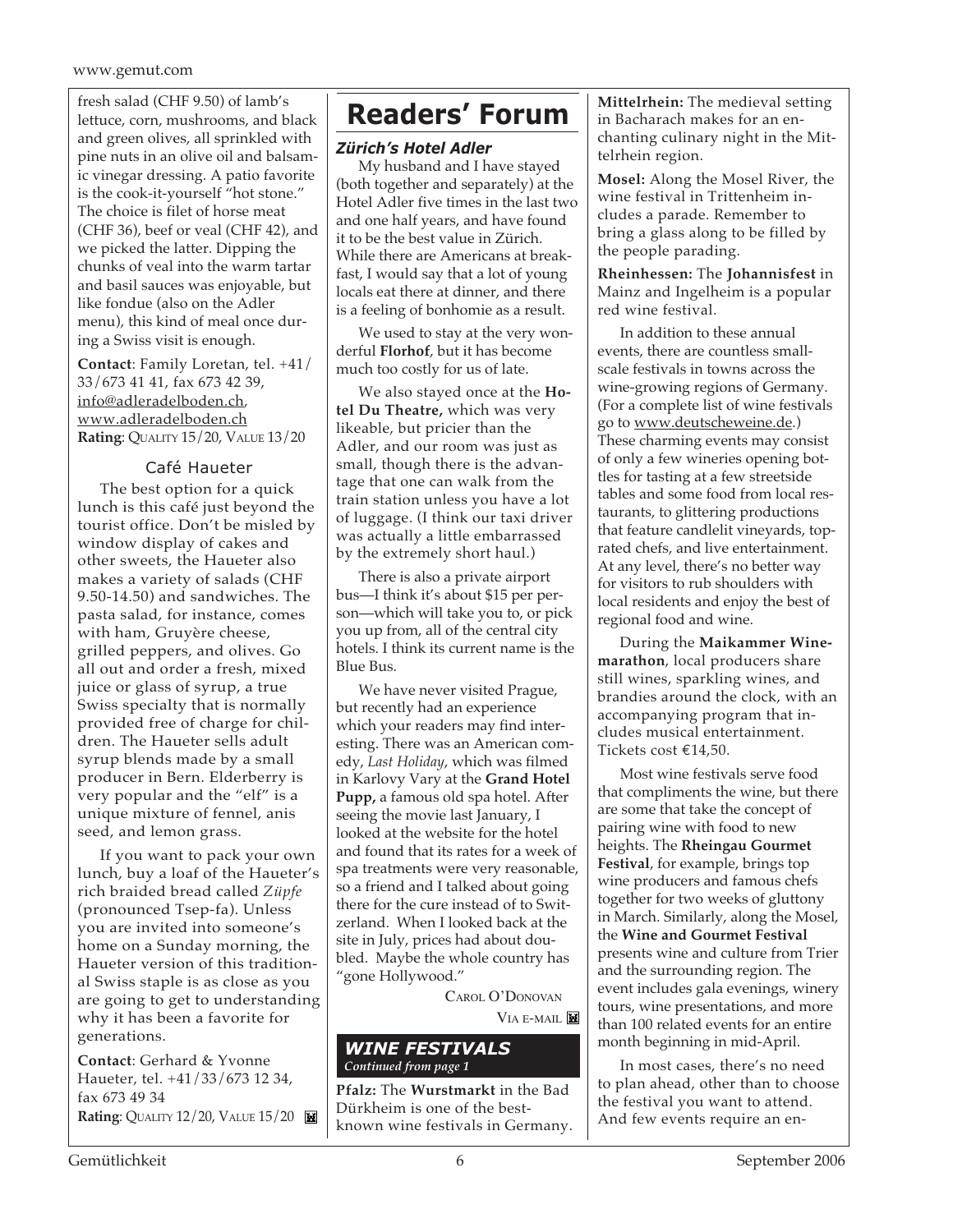trance fee. For more information, contact the German Wine Information Bureau at tel. 212/994-7523, info@germanwineusa.com, or www.germanwineusa.org.

### *Guided Wine Tours*

For a more intensive experience with German wines, consider a guided tour with the German Wine Academy. Six-day programs begin in Frankfurt am Main each spring and fall, featuring wine and food pairings, plus excursions to vineyards along the Mosel and Rhein rivers. You'll taste everything from crisp dry wines to sweet dessert wines and hearty country food to gourmet cuisine, meeting local winemakers along the way.

The academy has run these tours since 1974. The program begins on a Sunday evening with a reception and dinner to get acquainted and concludes after breakfast the following Saturday. The week includes an introductory workshop on German wine, with a comparative tasting of wines of different regions, grape varieties and styles, followed by numerous tasting opportunities and lectures on topics such as grape breeding and quality control.

Most itineraries include a river cruise, a comparative blind tasting of sparkling wines, and a foodand-wine workshop, with time for shopping and visits to historical sights en route.

At the end of the week, you'll test your knowledge in a blind tasting and return home with a certificate of merit for having completed the German Wine Academy Program. The cost is €1,250 per person (single room supplement €150), including hotel accommodations, transportation during the academy tour, all meals, tastings, entrance fees, study materials, lectures, visits and excursions.

Contact Sabine Stock at the academy for more information: tel. 49/6131/282 942, fax 282 950, sabine.stock@dwi-dwf.de. M

# **WINE FESTIVAL CALENDAR**

### **October 27-29 Weinforum Rheinhessen**

Features more than 150 gold-medal winners (wines and sparkling wines) as well as top-quality Rheinhessen Silvaner and Selection Rheinhessen wines in the antique maritime museum. Cost: €22,50 Contact: tel. +49/67/31 95 107 40, fax 31 95 107 499, info@rheinhessenwein.de

### **November 4-12 Glorreiche Rheingau Tage**

The Assoc. of German Prädikat Wine Estates (VDP) and Charta Wine Estates celebrate Rheingau wine and culture with special events at estates throughout the region. Contact: tel. +49/61/23 67 68 12, fax: 23 67 68 13, vdp-rheingau@t-online.de

### **November 10-12 Forum Vini München**

International wine fair with a wide offering of German wines with entertainment Cost: €15,00 Contact: tel. 49/89/27 29 48 20, info@forum-vini.de

### **November 18-19: Weinmesse Hannover**

This wine fair takes place in the house of the Kestnergesellschaft, featuring high-quality German wine growers from all regions Cost: €12,00 Contact: tel. +49/30/26 34 00 40, fax 26 34 00 44, cbaum@baum-weinmarketing.de

### **November 18-19 Leistungsschau Landespramierung Wein Und Sekt**

Presentation of gold-medal winners (wines and sparkling wines) from 40 producers in the Kongresszentrum Cost: €16,00 Contact: tel. +49/71/34 80 91, fax: 34 89 17, wvwue@gmx.de

# *DEAR SUBSCRIBER Continued from page s*

room. Rooms with no place to sit other that straight-back chairs are ok for one night but will never score high with us: The ideal chamber has at least one soft chair with an ottoman and a small couch with coffee table. Fresh flowers, no matter how simple, are always welcome, as is a radio and wireless Internet access. Of little importance are minibars, heated towel racks, pants pressers, shoeshine cloths, and bottles and tubes of free toiletries.

As demonstrated by our Oregon coast experience, choosing hotels is a form of Russian roulette. Here are some additional resources to help find your way through the blizzard of hotel information and minimize the chances of booking a bad hotel.

**• Michelin Red Guides:** Though I am skeptical of their claim, Michelin says every property it lists is visited annually by one of its inspectors. Whether or not that is true, the guides are a highly reliable way to find good hotels and restaurants in Europe, and worth the space they'll occupy in your suitcase. Pay particular attention in the listings to "Bib" hotels ("good accommodations at moderate prices"), hotels with the rocking chair symbol ("quiet or quiet, secluded hotels"), and hotels whose symbol is printed in red ("particularly pleasant or restful"). Read more about Michelin's Red Guides at www.gemut.com/content/ view/47/136/.

**• Hotel Websites:** By all means, if you're considering a hotel you found in *Gemütlichkeit* or Michelin, take a look at its website. Most offer photos of guestrooms, public rooms, and exteriors. You can also request rate quotes via e-mail or, in some cases, get an instant online quote. The Hotel Reviews database at www.gemut.com has links to several hundred individual hotel websites.

**• Other Guidebooks:** To create or update a guidebook of several hundred pages, some of the bestknown publishers pay a ridiculously tiny fee to a single freelance writer